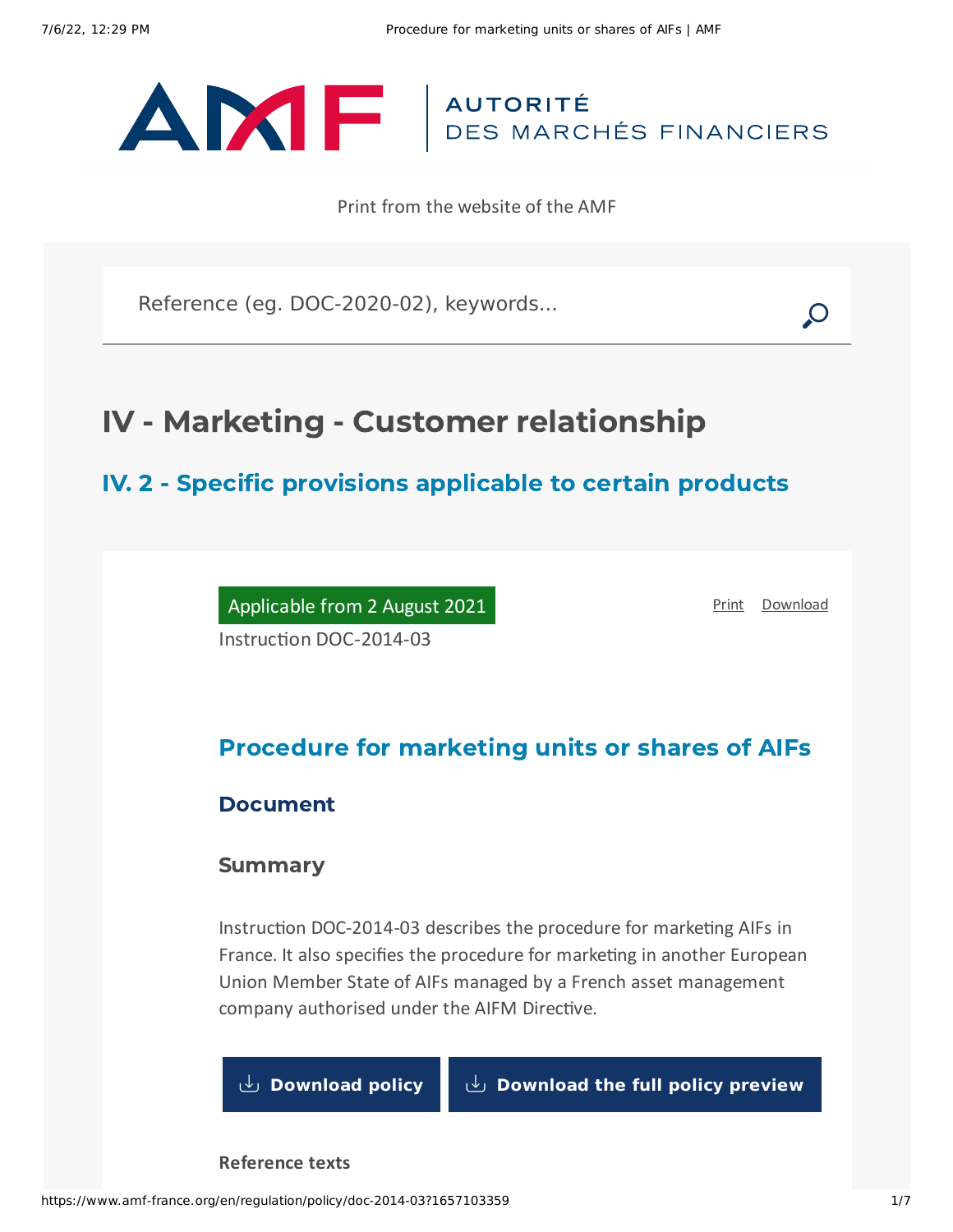7/6/22, 12:29 PM Procedure for marketing units or shares of AIFs | AMF

Articles 421-A, 421-1, 421-3-1, 421-13, 421-13-1, 421-14, 421-14-1,

421-27 and 421-27-3 of the AMF General [Regulation](https://www.amf-france.org/en/eli/fr/aai/amf/rg/book/4/20210523/notes)  $\mathbb{C}$ 

#### $\vee$ [Annexes](#page-1-0)

<span id="page-1-0"></span>Marketing - AIF marketing - forms & declarations : N annex A to 4-1 of AMF Instruction [DOC-2014-03](https://www.amf-france.org/en/forms-and-declarations/marketing/aif-marketing) (?)

# Archives

From 26 June 2018 to 01 August 2021 | Instruction [DOC-2014-03](#page-1-1)  $\vee$ 

### **Procedure for marketing units or shares of AIFs**

<span id="page-1-1"></span>Instruction DOC-2014-03 describes the procedure for marketing AIFs in France. It also specifies the procedure for marketing in another European Union Member State of AIFs managed by a French asset management company authorised under the AIFM Directive.



### **Reference texts**

Articles 421-A, 421-1, 421-13, 421-13-1, 421-14 and 421-27 of the  $\triangle$  General [Regulation](https://www.amf-france.org/eli/fr/aai/amf/rg/20171224/notes/en.pdf)  $\triangle$ 

#### $\checkmark$ [Annexes](#page-1-2)

<span id="page-1-2"></span>Notification file for marketing in France of units or shares of AIFs of the European Union (France included) managed by an asset [management](https://www.amf-france.org/en/forms-and-declarations/marketing/aif-marketing)  $\Delta$  company authorised in France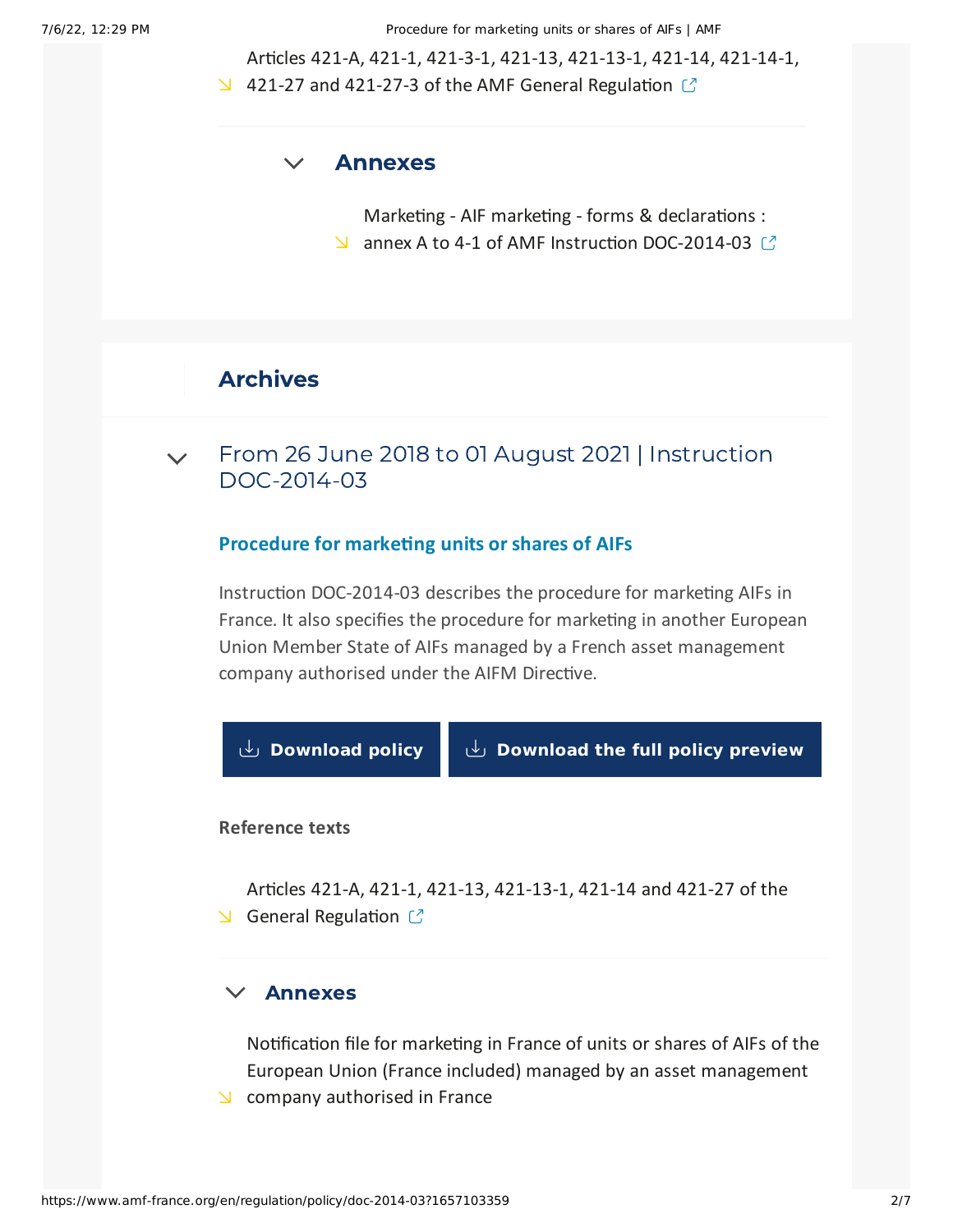7/6/22, 12:29 PM Procedure for marketing units or shares of AIFs | AMF

Notification letter to be completed prior to marketing units or shares of a European Union AIF managed by an asset [management](https://www.amf-france.org/en/forms-and-declarations/marketing/aif-marketing) company

- $\Delta$  authorised in France in a European Member State other than France
- Items to be [attached](https://www.amf-france.org/en/forms-and-declarations/marketing/aif-marketing) to the file referred to in Annex 2-1 for each AIF

[Authorisation](https://www.amf-france.org/en/forms-and-declarations/marketing/aif-marketing) application file for marketing in France of third country  $\blacktriangleright$  AIFs or AIFs managed by a manager established in a third country

From 25 September 2017 to 25 June 2018 | Instruction [DOC-2014-03](#page-2-0)  $\sqrt{2}$ 

### **Procedure for marketing units or shares of AIFs**

<span id="page-2-0"></span>Instruction DOC-2014-03 describes the procedure for marketing AIFs in France. It also specifies the procedure for marketing in another European Union Member State of AIFs managed by a French asset management company authorised under the AIFM Directive.

**[Download](https://www.amf-france.org/sites/default/files/private/2020-10/procedure-for-marketing-units-or-shares-of-aifs-3_0.pdf) policy [Download](https://www.amf-france.org/sites/default/files/doctrine/62837/en/DOC-2014-03-110667.zip) the full policy preview**

#### **Reference texts**

Articles 421-A, 421-1, 421-13, 421-13-1, 421-14 and 421-27 of the S General [Regulation](https://www.amf-france.org/eli/fr/aai/amf/rg/20171224/notes/en.pdf)  $\mathbb{C}$ 

## $\times$  [Annexes](#page-2-1)

<span id="page-2-1"></span>Notification file for marketing in France of units or shares of AIFs of the European Union (France included) managed by an asset [management](https://www.amf-france.org/en/forms-and-declarations/marketing/aif-marketing)  $\triangle$  company authorised in France

Notification letter to be completed prior to marketing units or shares of a European Union AIF managed by an asset [management](https://www.amf-france.org/en/forms-and-declarations/marketing/aif-marketing) company  $\blacktriangleright$  authorised in France in a European Member State other than France

Items to be [attached](https://www.amf-france.org/en/forms-and-declarations/marketing/aif-marketing) to the file referred to in Annex 2-1 for each AIF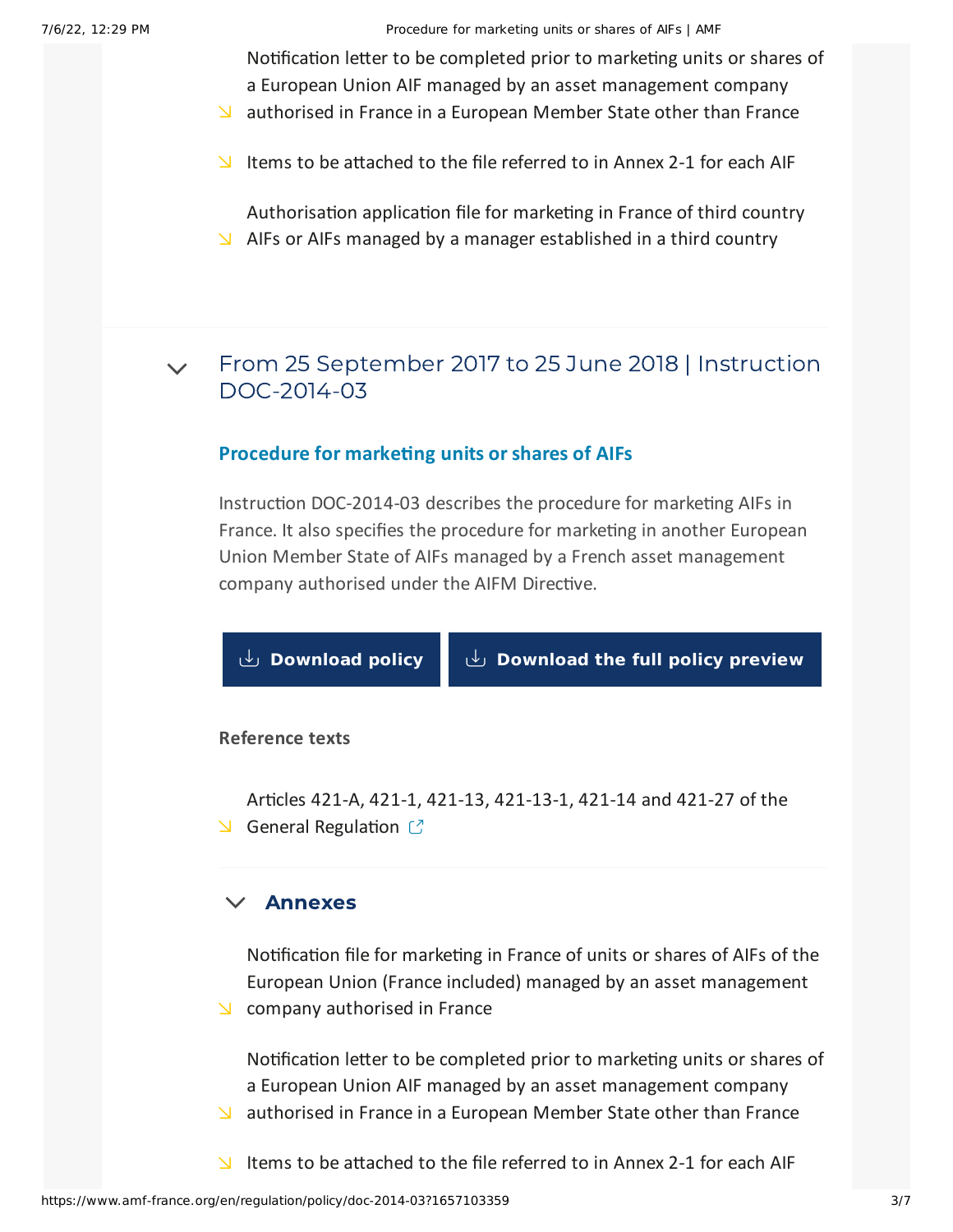7/6/22, 12:29 PM Procedure for marketing units or shares of AIFs | AMF

[Authorisation](https://www.amf-france.org/en/forms-and-declarations/marketing/aif-marketing) application file for marketing in France of third country

 $\blacktriangleright$  AIFs or AIFs managed by a manager established in a third country

#### From 26 June 2015 to 24 September 2017 | Instruction [DOC-2014-03](#page-3-0)  $\vee$

## **Procedure for marketing units or shares of AIFs**

<span id="page-3-0"></span>Instruction DOC-2014-03 describes the procedure for marketing AIFs in France. It also specifies the procedure for marketing in another European Union Member State of AIFs managed by a French asset management company authorised under the AIFM Directive.

**[Download](https://www.amf-france.org/sites/default/files/private/2020-10/procedure-for-marketing-units-or-shares-of-aifs-2.pdf) policy [Download](https://www.amf-france.org/sites/default/files/doctrine/62837/en/DOC-2014-03-110661.zip) the full policy preview**

### **Reference texts**

Articles 421-A, 421-1, 421-13, 421-13-1, 421-14 and 421-27 of the  $\triangle$  General [Regulation](https://reglement-general.amf-france.org/eli/fr/aai/amf/rg/notes/fr.html)  $\heartsuit$ 

## $\times$  [Annexes](#page-3-1)

<span id="page-3-1"></span>Notification file for marketing in France of units or shares of AIFs of the European Union (France included) managed by an asset [management](https://www.amf-france.org/en/forms-and-declarations/marketing/aif-marketing)  $\triangle$  company authorised in France

Notification letter to be completed prior to marketing units or shares of a European Union AIF managed by an asset [management](https://www.amf-france.org/en/forms-and-declarations/marketing/aif-marketing) company

- $\Delta$  authorised in France in a European Member State other than France
- Items to be [attached](https://www.amf-france.org/en/forms-and-declarations/marketing/aif-marketing) to the file referred to in Annex 2-1 for each AIF

[Authorisation](https://www.amf-france.org/en/forms-and-declarations/marketing/aif-marketing) application file for marketing in France of third country  $\blacktriangleright$  AIFs or AIFs managed by a manager established in a third country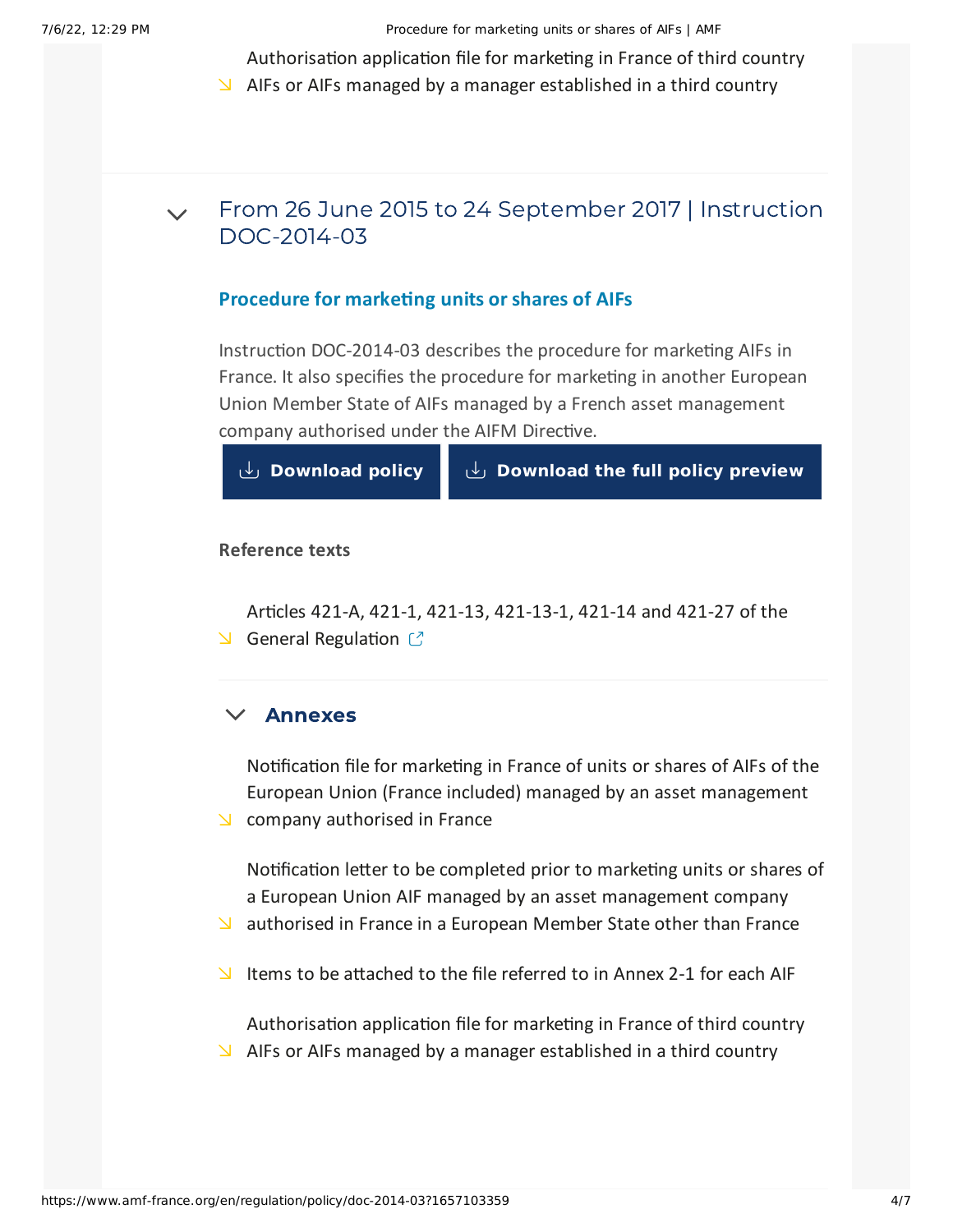#### From 08 January 2015 to 25 June 2015 | Instruction [DOC-2014-03](#page-4-0)  $\vee$

## **Procedure for marketing units or shares of AIFs**

<span id="page-4-0"></span>Instruction DOC-2014-03 describes the procedure for marketing AIFs in France. It also specifies the procedure for marketing in another European Union Member State of AIFs managed by a French asset management company authorised under the AIFM Directive.



### **Reference texts**

- $\blacktriangle$  Article 421-1 of General [Regulation](https://reglement-general.amf-france.org/eli/fr/aai/amf/rg/article/421-1/20110110/notes/en.html)  $\mathbb{C}$
- $\blacktriangle$  Article 421-13 of General [Regulation](https://reglement-general.amf-france.org/eli/fr/aai/amf/rg/article/421-13/20050909/notes/en.html)  $\mathbb{C}^n$
- $\blacktriangle$  Article 421-14 of General [Regulation](https://reglement-general.amf-france.org/eli/fr/aai/amf/rg/article/421-14/20050909/notes/en.html)  $\mathbb{C}$

#### $\vee$ [Annexes](#page-4-1)

<span id="page-4-1"></span>Notification file for marketing in France of units or shares of AIFs of the European Union (France included) managed by an asset [management](https://www.amf-france.org/en/forms-and-declarations/marketing/aif-marketing)

 $\triangle$  company authorised in France

Notification letter to be completed prior to marketing units or shares of a European Union AIF managed by an asset [management](https://www.amf-france.org/en/forms-and-declarations/marketing/aif-marketing) company

- $\Delta$  authorised in France in a European Member State other than France
- Items to be [attached](https://www.amf-france.org/en/forms-and-declarations/marketing/aif-marketing) to the file referred to in Annex 2-1 for each AIF

[Authorisation](https://www.amf-france.org/en/forms-and-declarations/marketing/aif-marketing) application file for marketing in France of third country  $\Delta$  AIFs or AIFs managed by a manager established in a third country

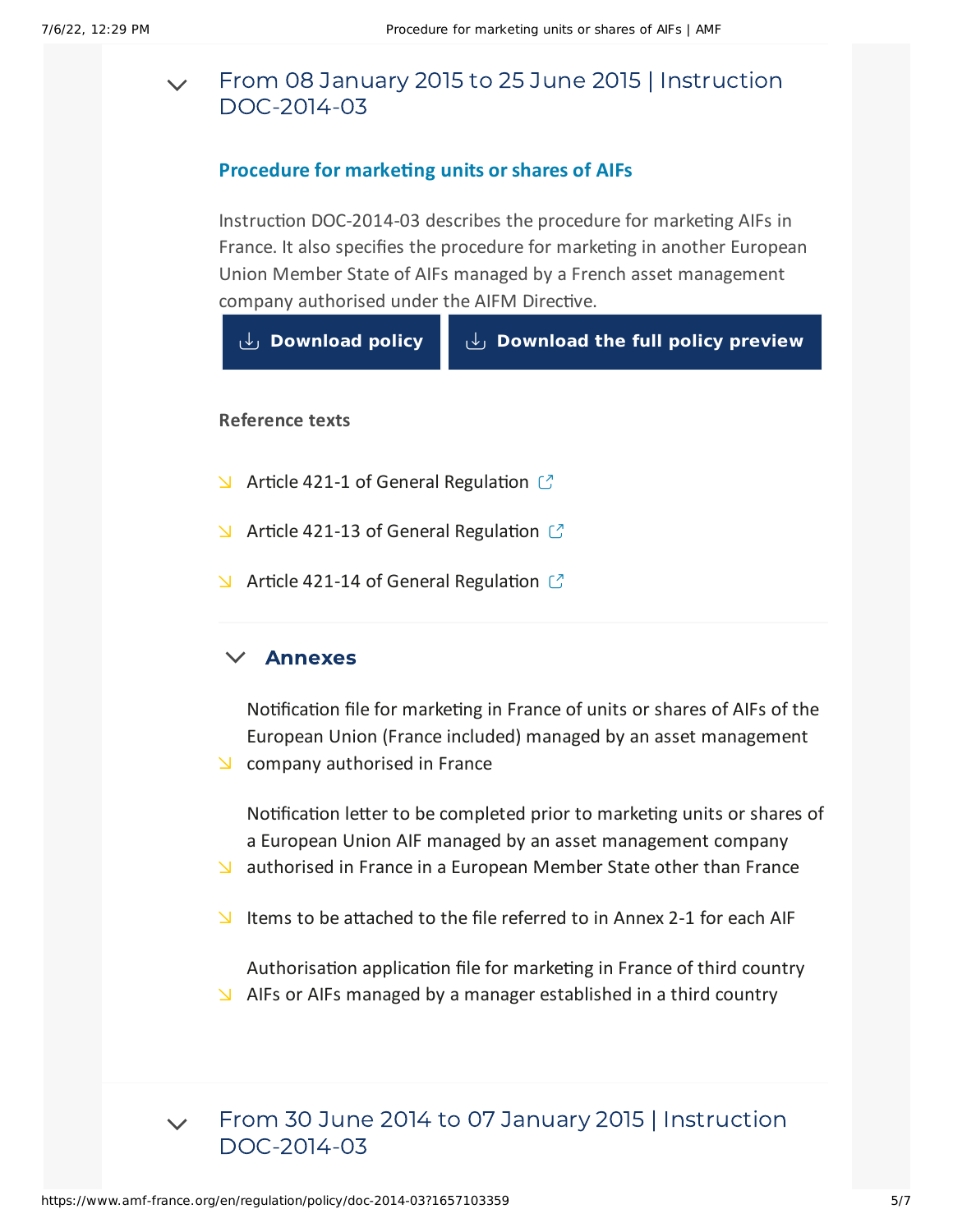## **[Procedure](#page-5-0) for marketing units or shares of AIFs**

<span id="page-5-0"></span>Instruction DOC-2014-03 describes the procedure for marketing AIFs in France. It also specifies the procedure for marketing in another European Union Member State of AIFs managed by a French asset management company authorised under the AIFM Directive.

|                        | $\cup$ Download policy                               | $\cup$ Download the full policy preview |  |
|------------------------|------------------------------------------------------|-----------------------------------------|--|
| <b>Reference texts</b> |                                                      |                                         |  |
|                        | S Article 421-1 of General Regulation $\mathbb{C}^n$ |                                         |  |
| N.                     | Article 421-13 of General Regulation $\mathbb{C}^n$  |                                         |  |
| Z.                     | Article 421-14 of General Regulation $\mathbb{C}^n$  |                                         |  |
|                        |                                                      |                                         |  |

## $\times$  [Annexes](#page-5-1)

<span id="page-5-1"></span>Notification file for marketing in France of units or shares of AIFs of the European Union (France included) managed by an asset [management](https://www.amf-france.org/en/forms-and-declarations/marketing/aif-marketing)  $\triangle$  company authorised in France

Notification letter to be completed prior to marketing units or shares of a European Union AIF managed by an asset [management](https://www.amf-france.org/en/forms-and-declarations/marketing/aif-marketing) company

- $\blacktriangleright$  authorised in France in a European Member State other than France
- Items to be [attached](https://www.amf-france.org/en/forms-and-declarations/marketing/aif-marketing) to the file referred to in Annex 2-1 for each AIF

[Authorisation](https://www.amf-france.org/en/forms-and-declarations/marketing/aif-marketing) application file for marketing in France of third country  $\blacktriangleright$  AIFs or AIFs managed by a manager established in a third country